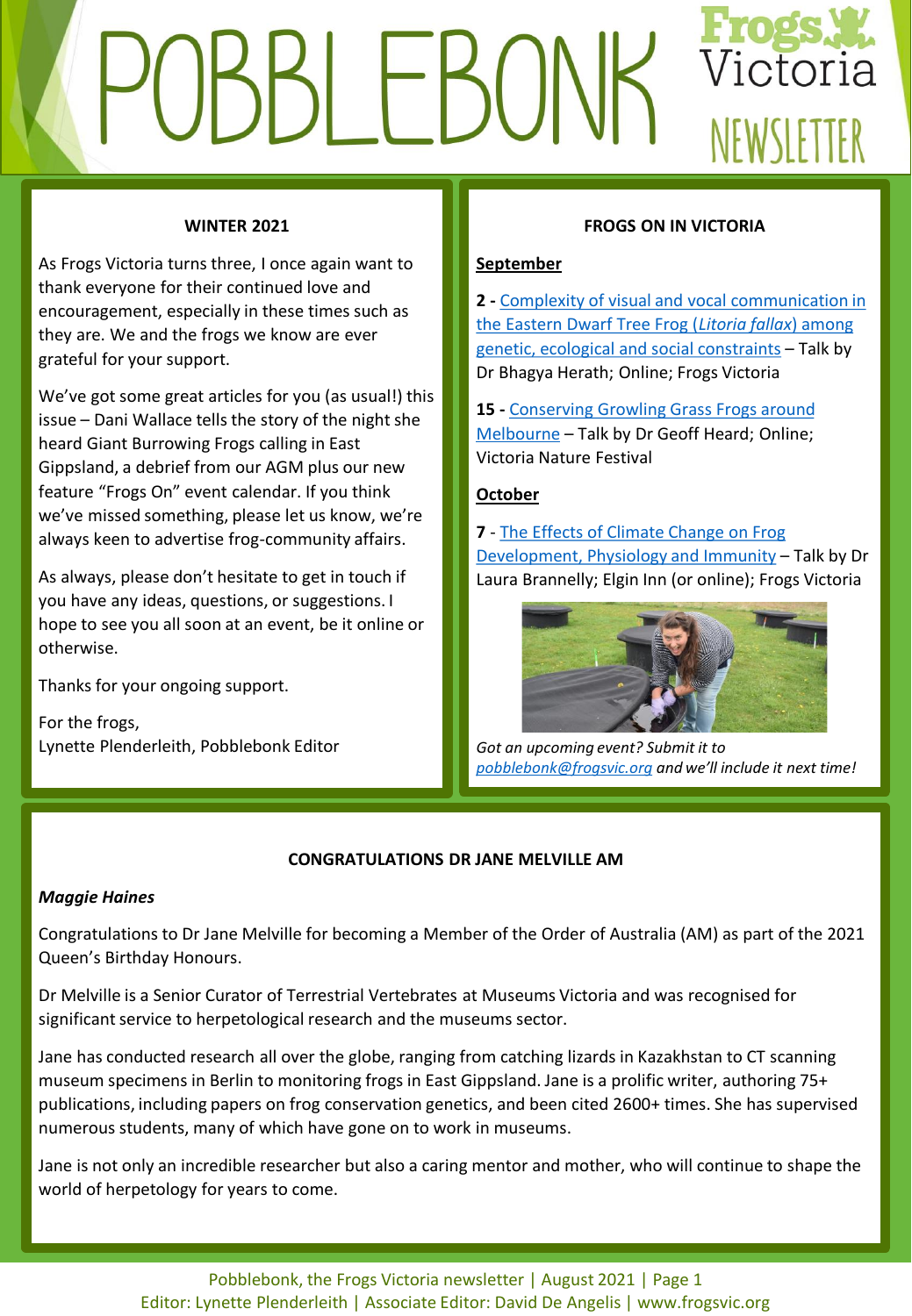#### **ANNUAL GENERAL MEETING WRAP-UP**

A massive thanks to everyone who turned out for the AGM!

This year we created an events sub-committee – Steph Versteegan and Teisha Sloane-Lay - a whole team to run Frogs Victoria events. Of course COVID has had different plans for us than the ones we discussed, but we are looking forward to doing some of it, sometime!

If you want to read the minutes, check them out at [www.frogsvic.org/agm](http://www.frogsvic.org/agm)

Most of the committee was re-elected and Maggie Haines was welcomed as the newest (Extra)Ordinary Member. More details about the committee (and how you can join!) can be found at [www.frogsvic.org/committee](http://www.frogsvic.org/committee)

#### **2021 Elected Committee**

President: Lynette Plenderleith Vice President: Nick Clemann Secretary: Colin McHenry Treasurer: David De Angelis (Extra)Ordinary Member: Matt Clancy (Extra)Ordinary Member: Maggie Haines Events Sub-committee: Steph Versteegan, Teisha Sloane-Lay



## **REPORTING VICTORIAN FROG MORTALITY**

In light of recent frog mortality events in NSW and QLD, frog and disease researchers are keen for the public to report dead frogs found in Victoria.

Pam Whiteley [at the University of Melbourne Wildlife Disease Surveillance program can be](mailto:Pamw@unimelb.edu.au) notified of dead frogs (or phone 0400119301). Go to [www.frogsvic.org/mortality](http://www.frogsvic.org/mortality) for more info, including resources for wildlife carers and vets from Wildlife Health Australia.

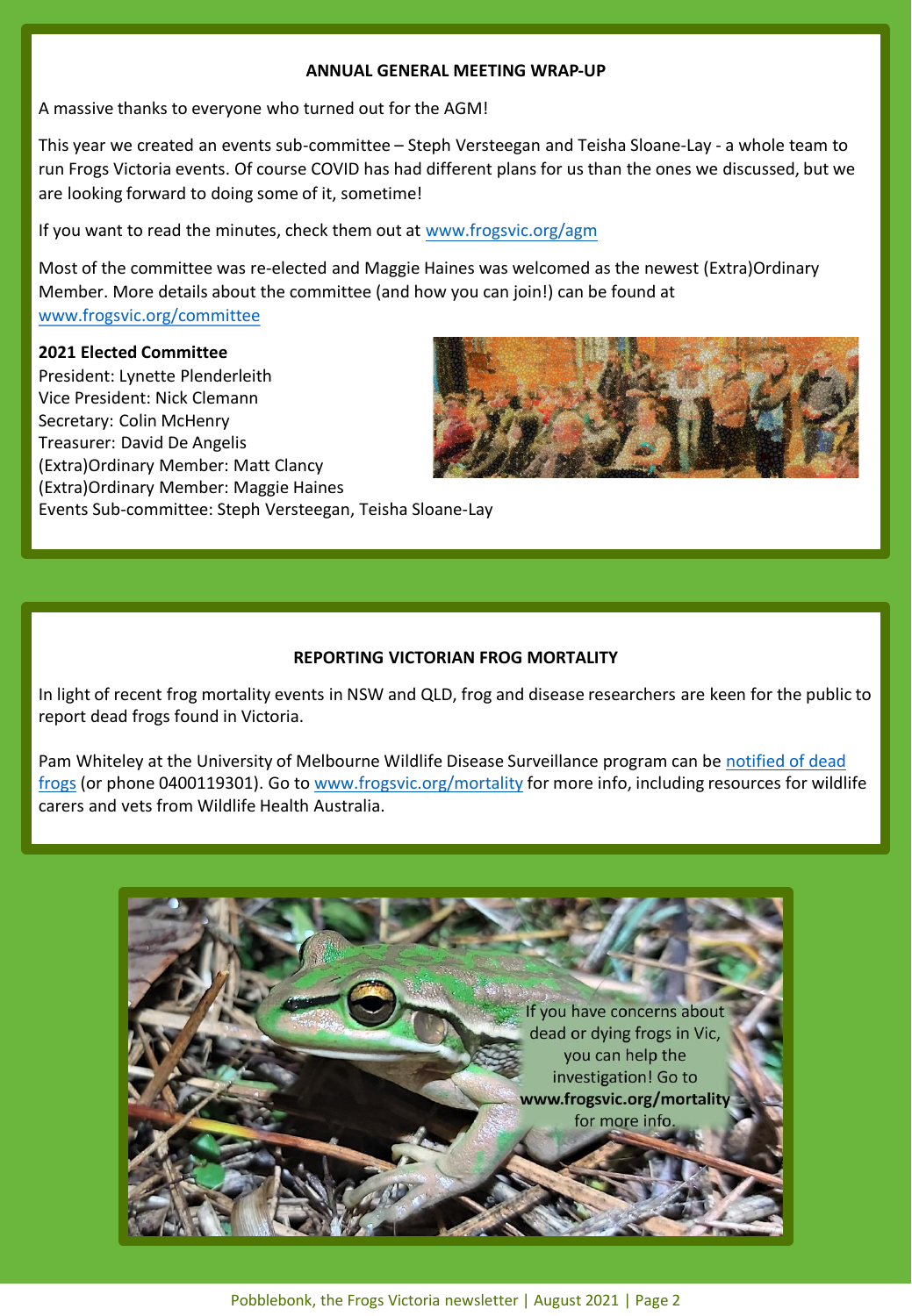#### **POPULATION OF A THREATENED FROG SPECIES DISCOVERED IN FAR-EAST GIPPSLAND**

#### *Dani Wallace*

While many of us are in lockdown, let me take you on a journey deep into the forests of East Gippsland. On this particular night, I was conducting surveys for the Forest Protection Survey Program, part of the work of the Conservation Regulator in the Department of the Environment, Land Water and Planning (DELWP). The bush was burnt in the 2019-2020 Black Summer bushfires, and I was not very hopeful that we would find *any* animals, let alone something very special.

After a hard slog through emerging eucalyptus saplings and burnt undergrowth, my workmate, Jess, and I arrived at our survey destination covered in ash. As a frog lover, it is not unusual for me to have frog calls bouncing around in my head. But suddenly, my frog senses picked up. I *thought* I had heard the soft, owl-like call of a very special frog. It happened so quickly, and the call was so quiet, that at first I didn't trust what I had heard. People don't just stumble across incredibly rare frogs by accident. Just when I had resigned myself to the fact that I was indeed a crazy person that imagines frog calls, I heard the call again. I immediately radioed Jess and admitted, 'I could be crazy, but I think I just heard a Giant Burrowing Frog.'

I practically flew down to the nearby creek, and waited a few, painstaking minutes in the darkness. But slowly, and softly at first, a Giant Burrowing Frog (also known as the Southern Owl Frog), *Heleioporus australiacus flavopunctatus,* began to call from almost at my feet. As time went on, more and more frogs joined the chorus until at least five Giant Burrowing Frogs were, 'bo-bo-bo-bo'-ing all around me. Giant Burrowing Frogs spend most of their time underground, and only emerge after heavy rain to breed. Earlier in the year, we had conducted targeted surveys for these frogs at all of the locations they had historically been detected and found no evidence of them. As I held one of these rare and beautiful giant burrowing frogs in my hands, I was so overwhelmed that I became emotional.

Although the frogs had survived the fire, there was no guarantee that they would breed successfully. The warmer weather in Gippsland was drying up the pools Giant Burrowing Frogs breed in, and I was worried their tadpoles would not survive. This sparked a rescue mission by researchers and amphibian experts from DELWP's Arthur Rylah Institute and Zoos Victoria, who ventured back into the burnt Gippsland bush and collected over 100 Giant Burrowing Frog tadpoles. These tadpoles were the beginning of the first ever captive breeding program for Giant Burrowing Frogs. Under the care and expertise of Zoos Victoria, the tadpoles have developed swimmingly in captivity and some have now grown into baby frogs, or metamorphs. The members of Team Giant Burrowing Frog (Nick Clemann, Zak Atkins, Deon Gilbert, Adam Lee and Damian Goodall) have helped achieve an amazing conservation outcome for this species. We hope that these Giant Burrowing Frogs will help bolster the wild population, to ensure the survival of this wonderful species into the future.



*Dani Wallace holding an endangered Giant Burrowing Frog (image: Conservation Regulator Forest Protection Survey Program)*

*Dani works as a field ecologist at Wildlife Unlimited in Bairnsdale and is a PhD student in the One Health Research Group at the University of Melbourne. Her PhD project looks at the effect of the amphibian chytrid fungus on frog behaviour and reproduction. Find her on Twitter @daniwallace95 or @OneHealthRes or on Instagram: @ dani\_k\_Wallace*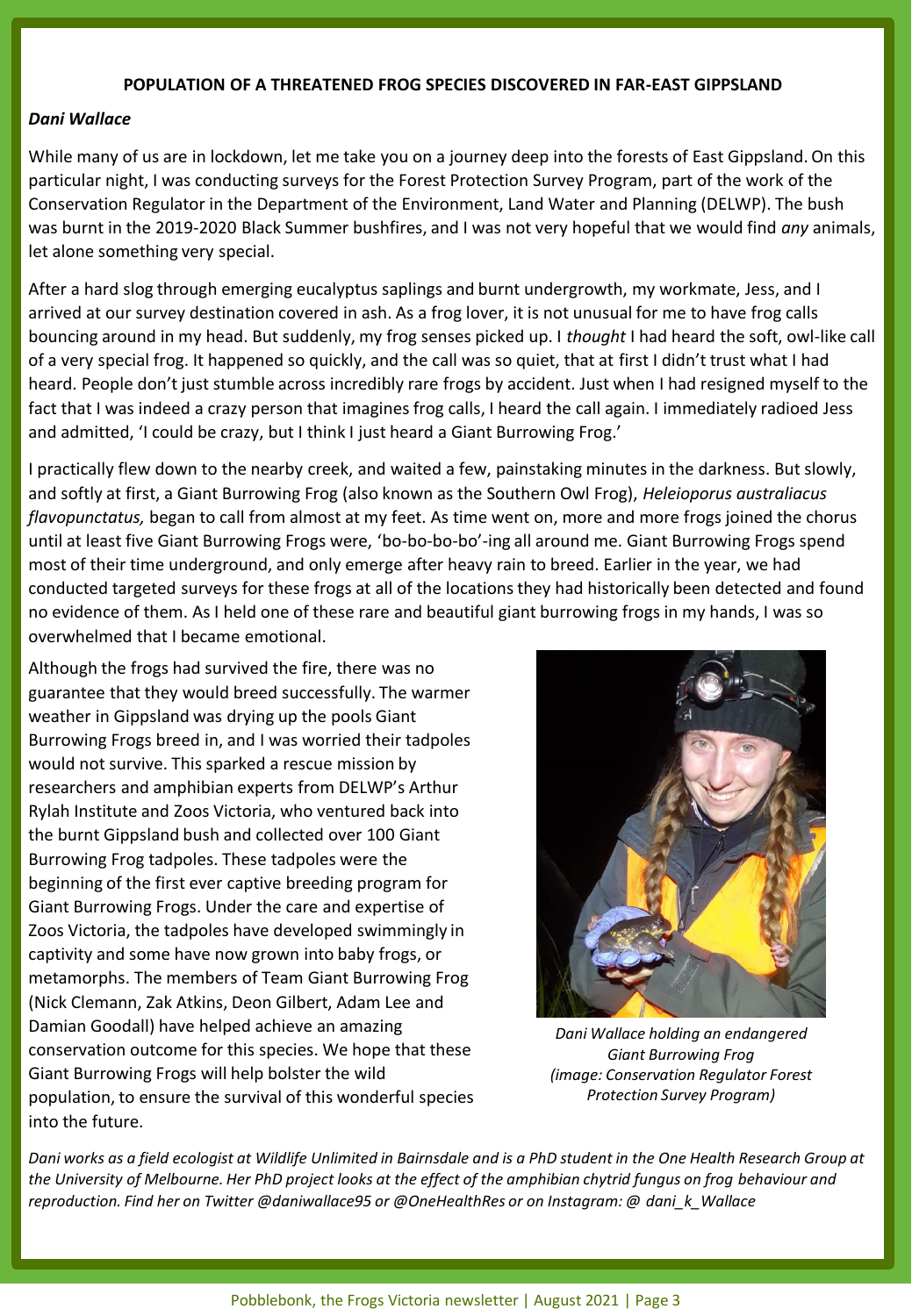#### **FROGGY FAQS: I WANT TO BUILD A FROG POND, WHERE CAN I GET TADPOLES?**

#### *Lynette Plenderleith*

Building a frog pond or frog bog is a great idea! Habitat loss or modification is one of the biggest threats to frogs and providing some extra habitat for them on your property could be a great way to help them! There are some great guides around – [Melbourne Water has one](https://www.melbournewater.com.au/water-data-and-education/learning-resources/browse-resources-year-level/creating-frog-friendly) and the [ABC's Gardening Australia has several](http://www.abc.net.au/gardening/factsheets/frog-bog/9801490)!

But what about the frogs?



*All native frog species are protected by law in Australia*

It's not a good idea to move frogs or tadpoles - there's no legal (or safe, from their perspective) way to artificially move frogs to your ponds. Moving frogs or tadpoles can spread diseases along with them (which is another of the main threats that frogs face!) and it could be cruel or interfere with the genetics of local populations to introduce frogs from elsewhere to an area that might not be suitable for them.

The good news though, is that frogs regularly travel more than a kilometre! If there are frogs nearby with enough habitat (not necessarily water - just garden vegetation is often enough) for them to move through to get to your pond they might colonise over time (it might take up to a year or two…). You can also increase the chance of that happening by not keeping fish or removing any non-native fish that are living in your ponds (goldfish and koi, and many other species, eat frog's eggs and tadpoles).

Got a frog pond or frog bog? Share your story with us! Email [pobblebonk@frogsvic.org](mailto:pobblebonk@frogsvic.org)



*A garden pond is a great way to increase available habitat for frogs. It could be a large farm dam, a small ornamental pool, or even just a wet patch.* 

*Lynette is co-founder and President of Frogs Victoria. She has a PhD in frog ecology and works as a science communicator. Find her on Instagram or Twitter @netteplenders*